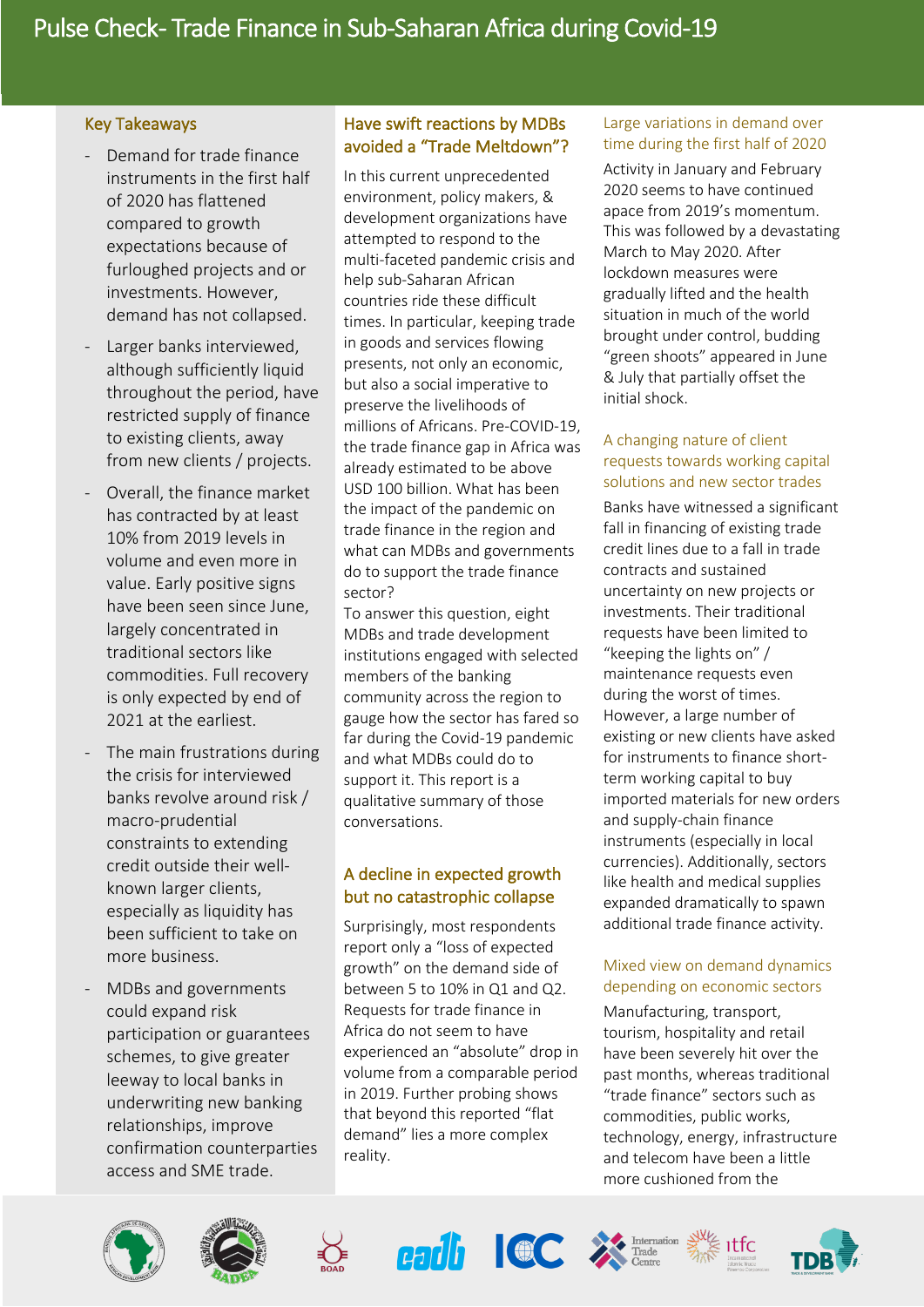pandemic, at least in volume if not in value. Finally, the economic slowdown may have taken a greater bite out of the overwhelmingly dominant and riskier form of trade settlement through non-bank intermediated means (e.g., open account, cash on advance, transfer pricing, centralized purchasing); this is especially worrying for smaller exporters and the informal sector who make up 80% of upstream supply chains in African exports.

# For the moment, banks have avoided a liquidity and solvency squeeze

Although no actual financial reports were shared, banks seem to be more resilient than in previous crises and are not reporting any drastic squeeze in liquidity.

### Stronger regulatory frameworks and decisive monetary actions have boosted resilience

Strengthened balance sheets and other actions in the wake of the "2007 Global Financial Crisis" seem to have buffeted the continent from a severe liquidity crisis. Most importantly, decisive actions from central banks such as low-interest liquidity windows have in the words of bankers on the ground: "nipped in the bud" any jitters on existing lending portfolios.

#### Commercial Banks have focused mainly on existing, larger customers whilst SMEs and new clients have been side-lined

There are signs that banks engaged in trade finance have "flown to safety" – focusing their activities on existing clients and rejecting almost all clients without

pre-existing relationship and MSMEs that have weak balance sheets. As a result, state-owned enterprises and large regional corporates continue to capture the "lion's share" of the market.

## Trade finance remains centered on commodity trading through unfunded instruments

Our discussions confirmed that trade finance in Africa remains a commodity-centric activity: mostly for energy, mining, food staples and large infrastructure projects. Demand increased as expected for financing of medical supplies and healthcare imports. Unfunded instruments such as avalised bills, documentary collections or LCs remain the norm, with little reported take-up of funded instruments, supply-chain or structured financing.

## Typical "pain points" remain, coupled with slowed-down Government services and worsening country risk

According to interviewees, there have been no notable "spikes" in typical challenges such as securing foreign currencies (except in nondiversified export-dependent economies), correspondent banking, KYC / AML constraints, confirmation counterparties or other typical funding challenges. Most banks however noted a slow-down in responsiveness from government services and central banks during COVID-19 restrictions. This is due to poor progress with digitalization. Documentation exchanges with customs and port processing were the worst financing bottlenecks. Prices of LC confirmations may have risen due to worsening sovereign risks especially in hardhit commodity-dependent African countries.

### NPLs are stable. That may be due to central bank COVID-19 support

Most banks report no degradation in NPL or credit events in their trade finance portfolio. However, numbers may rise if temporary payment moratoriums or rollovers financed through dedicated liquidity facilities from Central Banks, are not extended to existing obligors.

## After a 10% drop in transactions volume, will we see recovery end 2021?

So, what of the resulting matching of supply and demand during the first half of 2020?

### A drop of at least 10% in volume

Banks interviewed have witnessed a drop in transaction volumes in the first quarters of 2020 of at least 10% compared to 2019 (with a large dispersion of responses) and may have sunk even further in value. Note that family or MSME banks (usually with total assets of not more USD 100 million) report a much worse falloff in transaction numbers. In all, all respondents assign this contraction to a sagging demand, falling commodities prices and rising costs of trade financing.

### Recovery only at the end of 2021

So, where does this leave us for the remainder of the year? The June-July rebound has inspired hope. The 2020 momentum should be maintained so long as COVID-19 does not revive in importing countries in Q4. Interviewed bankers expect a return of market activity by end of year if lockdowns are fully lifted















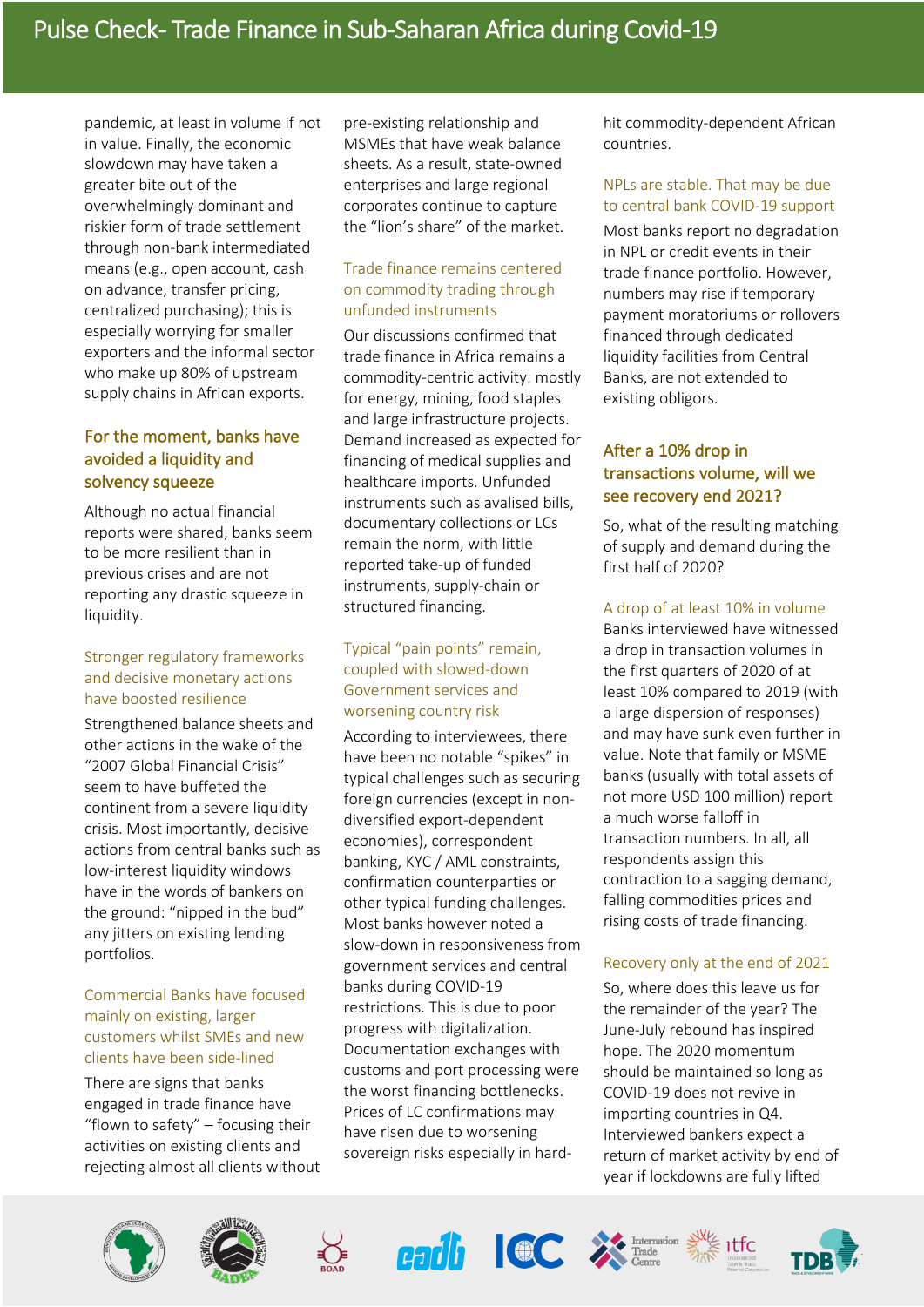and economic activity slowly returns to normal. However, no one can foresee the high doubledigit expansion required to catchup on "lost growth". Tight-lending conditions are likely to remain in place without further intervention. This is frustrating some bankers as additional lending could be possible given their institutions' strong liquidity positions. They are constrained by underwriting and macroprudential rules, especially for new clients and sectors. As such, an "L-shaped" recovery in trade finance seems likelier than a "Ushaped" one as policy makers may not be able to intervene further in a decisive and timely manner when current support programs expire.

## MDBs' crisis response from bankers' point of view

At the onset of the crisis, MDBs responded with a range of facilities to support the private banking industry throughout sub-Saharan Africa. The intervention of MDBs is particularly relevant as African banks increasingly depend on MDB support for trade financing.

### Lack of awareness of MDBs' private sector interventions

Most respondents report little awareness of available MDB funding or risk-sharing programs. Only the larger corporate banks were abreast of available programs. None of the small to medium-sized banks interviewed were aware of these facilities. This could reflect the fact that, while MDB support to the private sector was not absent, support to governments has been more prominent. In addition, travel

restrictions could have compounded the lack of awareness problem, preventing typical face-to-face meetings to discuss financing opportunities.

### Need for greater responsiveness and risk sharing

According to certain interviewees, greater responsiveness from MDBs in application processing is essential in those troubled times. Some others have asked for greater risk-loading towards the MDB side. In particular, 50/50% arrangements are judged insufficient at this time to overcome macroprudential reporting limits for SME lending or for convincing confirming banks.

# What can be done to support trade finance in the shortterm?

In the next few months, governments will likely continue to prop up household consumption, investment and companies and central banks will try to maintain sufficient liquidity. Continent-wide organizations will plough on with wide-range initiatives in hard (e.g., transport, logistics) and soft trade infrastructure (e.g., lower intracontinental tariffs, regional settlement platform, collateral registries). So, what could MDBs focus on in the very short term to facilitate trade finance, according to interviewees?

# Continue support to the private sector

First, interviewees' responses underline the need to continue programs that target private sector and smaller size enterprises. Support can be expanded to include awareness campaigns to SMEs about how to access MDB resources, accelerated due diligence and capability building including trainings for credit-risk and underwriting staff at banks.

## Stronger risk sharing offerings

Secondly, banks' "flight to safety" has excluded a huge share of enterprises from access to trade financing because of COVID-19 uncertainties. Good businesses are simply unable to get affordable financing to respond to new orders. To help match financing supply with demand, MDBs could strengthen their role in lowering the cost of credit for these country bank clients and "real economy" sectors. This would complement existing initiatives such as the creation of specialized MSME agencies, establishment of collateral registries, or enablement of a regional payment settlement platform. A diligent and decisive "risk-reduction nudge" from MDBs specifically dedicated to COVID-19 recovery would be timely. Such facilities offered to banks to allow them to safely expand trade credit and ease access to confirmation counterparties whilst conforming to reporting needs. Respondents suggested MDBs' support could take the form of guarantees or low-rate risk participation agreements (RPAs).

## Adapt funding to reach out to **MSME<sub>S</sub>**

Thirdly, MSMEs have traditionally been locked-out of trade credit markets by the weakness of their collateral, bankability or poorly designed applications. Several enabling projects initiated by













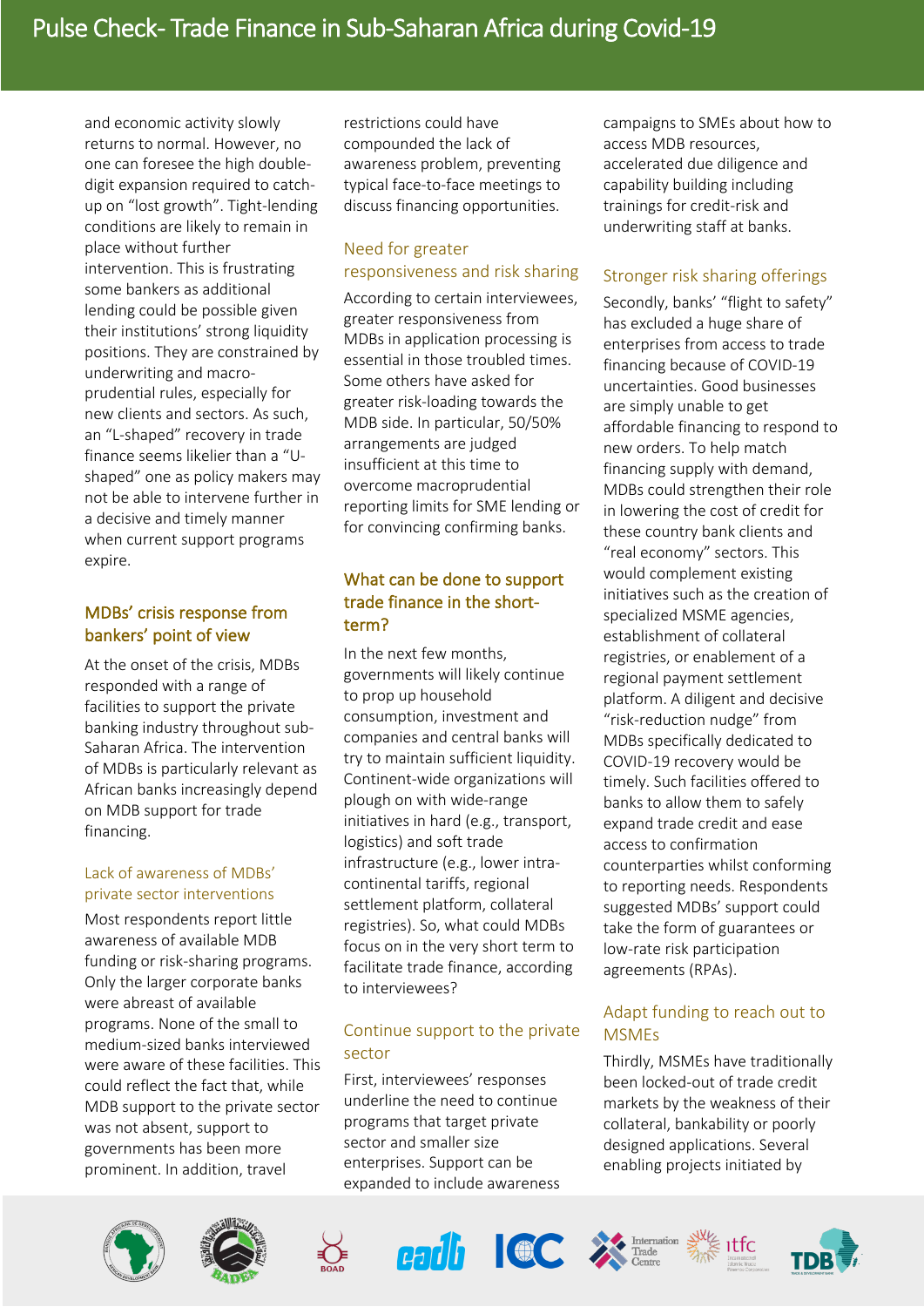international agencies in Africa, such as women empowerment and investment funds, microfinancing schemes and capacity-building programs were gaining momentum until COVID-19 rendered long-term risk premiums too high or difficult to calculate. Still, our discussions evidenced that good small businesses feel a disproportionate share of the pain. Those that do not possess an existing banking or trading relationship are even worse off. In addition to existing efforts, MDBs could scale down their offering towards smaller financial institutions that deal with exporting and importing MSMEs. Short-term actions could include providing smaller size funding packages as well as cooperating with partner banks further down the chain to underwrite actual transactions.

#### Explore innovative solutions

Other innovative short-term solution could involve training local banks to aggregate / securitize MSME trade credit into "risk tranches" to achieve critical mass and allow easier assessment and performance management. Some MDBs, with remarkable success, have partnered with local banks to review rejected eligible applications and work to improve their bankability, this could be expanded as the crisis continues.

### Looking ahead…

If the market has not collapsed according to interviewed banks, a "second-wave insolvency" cloud could be gathering on African businesses' horizon. Central Banks could be limited in extending current liquidity backstops as Governments in the sub-region



alleviate their international debt burden, and foreign investors continue to scale down direct foreign inflows. Stakeholders interviewed look to MDBs to intervene decisively in maintaining a proper trade finance environment, especially through credit enhancement for the private sector. Otherwise, current trends could easily lead to a derailment of hard-won efforts over the past months to help Africans return to a seemingly normal life.

8th October 2020